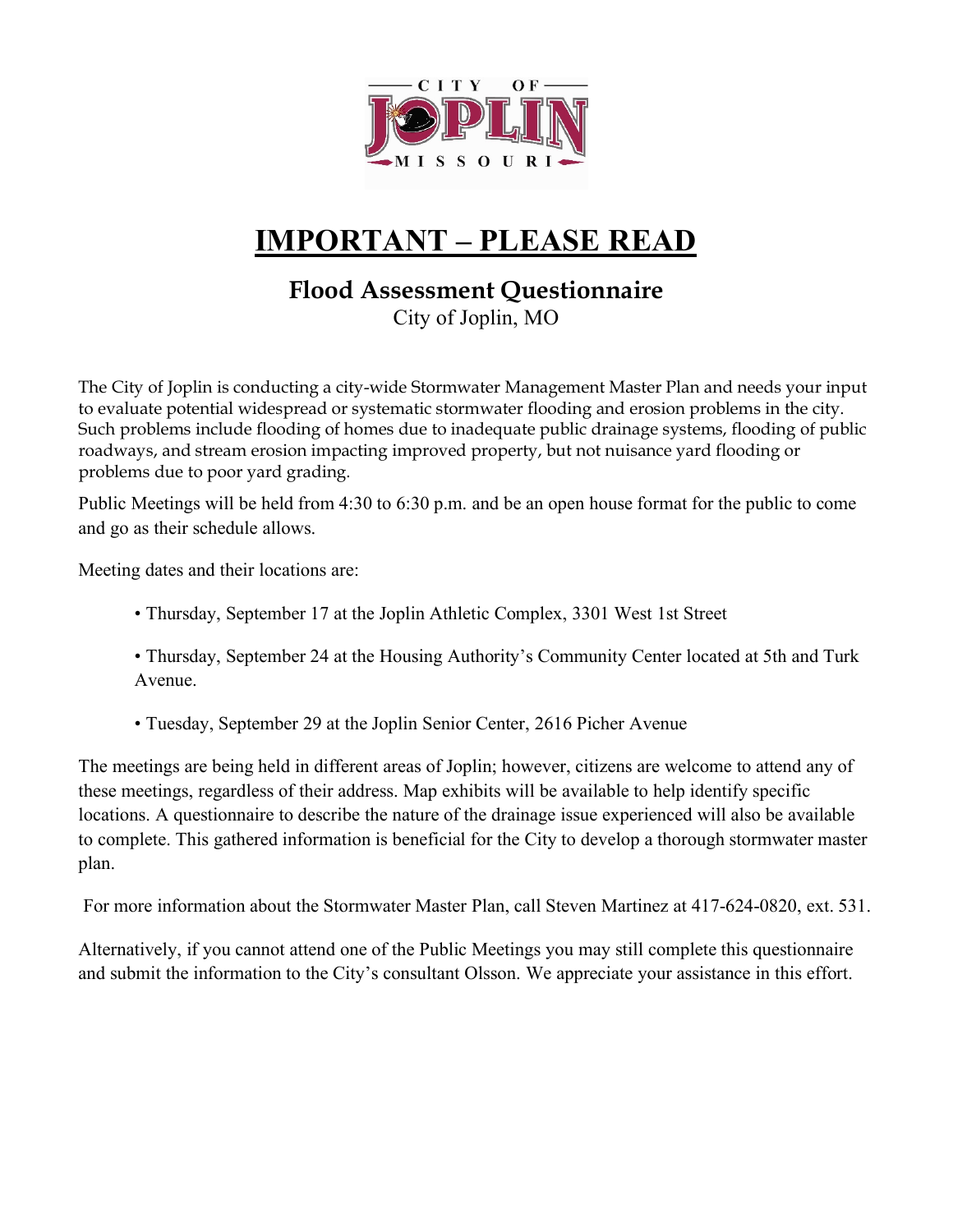Please complete this form to the best of your knowledge and return to the city's engineering consultant (Olsson) via mail, fax or email. If the questionnaire is scanned and delivered by email, please attach the scanned file as a PDF. Please do not include scans or pictures in the body of the email, but instead as attachments.

## **Olsson**

ATTN: Eric Shelton, PE 550 East St Louis Street, Springfield, MO 65806 Fax: 417-890-8805 [eshelton@olsson.com](mailto:eshelton@olsson.com)

**Date: \_\_\_\_\_\_\_\_\_\_\_\_\_\_** 

**Name (optional):\_\_\_\_\_\_\_\_\_\_\_\_\_\_\_\_\_\_\_\_\_\_\_\_\_\_\_\_\_** 

**Address: \_\_\_\_\_\_\_\_\_\_\_\_\_\_\_\_\_\_\_\_\_\_\_\_\_\_\_\_\_\_\_\_\_\_\_** 

Phone:

- 1. How long have you owned/lived at this location? \_\_\_\_\_\_\_\_\_\_\_\_\_\_\_\_\_\_\_\_\_\_\_\_\_\_\_\_\_
- 2. How many times has your residence experienced stormwater flooding (surface water entering your home or attached garage) in that time?

Approximate dates of flooding and amounts of rainfall (if known):

Has sanitary sewer backup occurred at your residence?

3. Where is water entering the home? (check all that apply) Doors  $\Box$  windows  $\Box$  window wells  $\Box$  attached garage door  $\Box$  walls  $\Box$  floor cracks  $\Box$  floor drains  $\Box$  sump pump backup  $\Box$ (explain)